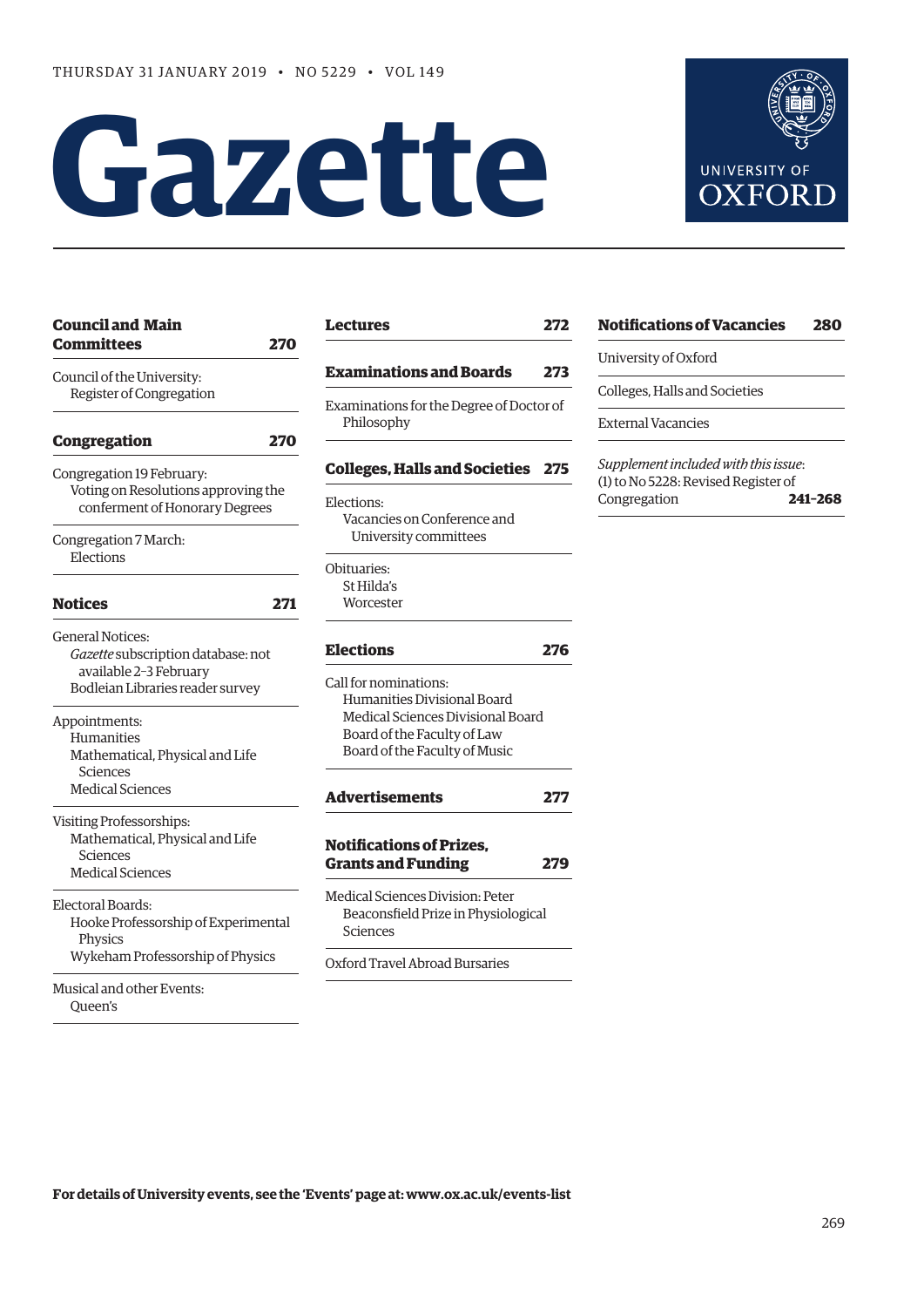# <span id="page-1-0"></span>Council and Main Committees

# Congregation

#### **Council of the University**

#### **Register of Congregation**

The Vice-Chancellor reports that the following names have been added to the Register of Congregation:

Abeler-Dorner, L E E, Big Data Institute Building Andersson, M I, Faculty of Clinical Medicine Cobbold, J F L, Faculty of Clinical Medicine Cornish, R, Faculty of Clinical Medicine Hancock, J, Faculty of Clinical Medicine Harris, J T B, IT Services Mathews, A, IT Services Parish, B, Bodleian Libraries Rastinejad, F, Target Discovery Institute Rawson, J L, Merton Verhagen, L, Department of Experimental Psychology

#### **Congregation** 19 February

# **Voting on Resolutions approving the conferment of Honorary Degrees**

¶ Members of Congregation are reminded that any two members may, not later than **noon on 11 February**, give notice in writing to the Registrar that they wish to oppose or amend any of the resolutions below (see the note on the conduct of business in Congregation below). If no such notice has been given, and unless Council has declared otherwise or the meeting has been adjourned, the resolutions shall be declared carried, and the meeting may be cancelled.

(i) That the conferment of the Degree of Doctor of Letters, *honoris causa*, upon Professor Daniel Kahneman, Professor Emeritus of Psychology and Public Affairs, Princeton, recipient of the Nobel Memorial Prize in Economic Sciences, be approved.

(ii) That the conferment of the Degree of Doctor of Science, *honoris causa*, upon Professor Sir Simon Wessely, Regius Professor of Psychological Medicine, Director of the King's Centre for Military Health Research, King's College London, former President of the Royal College of Psychiatrists, recipient of the John Maddox Prize for public understanding and scientific communication, be approved.

(iii) That the conferment of the Degree of Doctor of Science, *honoris causa*, upon Professor Shafrira Goldwasser, RSA Professor of Electrical Engineering and Computer Science, Massachusetts Institute of Technology, Professor of Mathematical Sciences, Weizmann Institute of Science, Israel, Director of the Simons Institute for the Theory of Computing, Berkeley, recipient of the Turing Award, be approved.

(iv) That the conferment of the Degree of Doctor of Science, *honoris causa*, upon Professor Andrea Ghez, Professor in the Physics and Astronomy Department, University of California at Los Angeles, Director of UCLA Galactic Center Group, Lauren B Leichtman & Arthur E Levine Chair in Astrophysics, recipient of the Royal Society Bakerian Medal, member of the National Academy of Sciences, be approved. (v) That the conferment of the Degree of Doctor of Science, *honoris causa*, upon Dr Cyrus Poonawalla, founder and Chairman of the Serum Institute of India, be approved.

(vi) That the conferment of the Degree of Doctor of Music, *honoris causa*, upon Ustad Rahat Fateh Ali Khan, musician and Qawwali singer, be approved.

¶ If the resolutions are approved, the honorary degrees will be conferred at the Encaenia on 26 June 2019. At that ceremony, honorary degrees will also be conferred upon Professor Jennifer A Doudna and Yo-yo Ma, as approved by Congregation on 24 April 2018.

# **Congregation** 7 March

#### **Elections**

#### DIVISIONAL BOARDS

Humanities Board Medical Sciences Board

#### FACULTY BOARDS

Board of the Faculty of Law Board of the Faculty of Music

Details are in 'Elections' section below.

# **Note on procedures in Congregation**

¶ Business in Congregation is conducted in accordance with Congregation Regulations 2 of 2002 [\(www.admin.ox.ac.uk/statutes/](http://www.admin.ox.ac.uk/statutes/regulations/529-122.shtml) [regulations/529-122.shtml\). A p](http://www.admin.ox.ac.uk/statutes/regulations/529-122.shtml)rintout of these regulations, or of any statute or other regulations, is available from the Council Secretariat on request. A member of Congregation seeking advice on questions relating to its procedures, other than elections, should contact Dr N Berry at the University Offices, Wellington Square [\(telephone: \(2\)80199; email: nigel.berry@](mailto:nigel.berry@admin.ox.ac.uk) admin.ox.ac.uk); questions relating to elections should be directed to the Elections Officer, Ms S L S Mulvihill (telephone: [\(2\)80463; email: elections.office@admin.](mailto:elections.office@admin.ox.ac.uk) ox.ac.uk).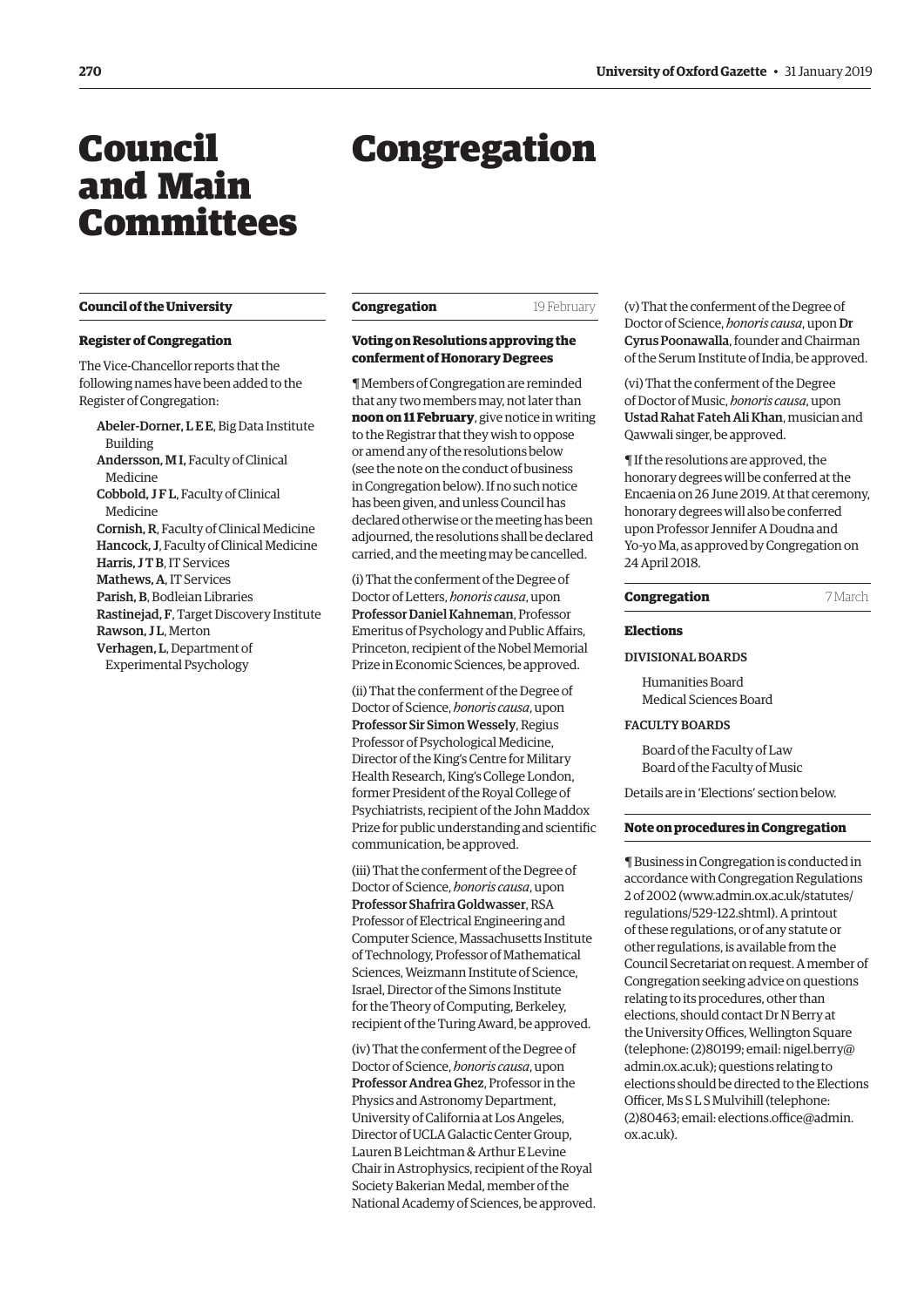# <span id="page-2-0"></span>Notices

# **General Notices**

# *Gazette* **subscription database**

#### NOT AVAILABLE 2–3 FEBRUARY

The University is changing its firewall during the weekend of 2 and 3 February. While this work takes place, the subscriptions webpage for the *Gazette* and other publications will not be available.

If you need to set up or update any subscriptions, please wait until **Monday, 4 February**, when the webpage and its underlying database will be available again.

#### **Bodleian Libraries reader survey**

The Bodleian Libraries is undertaking a readership-wide survey in order to understand readers' perceptions and expectations of the Bodleian's collections and services and to help guide strategic planning.

The survey, which runs until 18 February, is open to all readers who have used the online collections or physical libraries across the University, including academics, researchers, staff and students, as well as external researchers and alumni.

The survey, which takes approximately ten minutes to complete, is available at [www.](http://www.bodleian.ox.ac.uk/reader-survey) [bodleian.ox.ac.uk/reader-survey. Re](http://www.bodleian.ox.ac.uk/reader-survey)sponses are confidential.

#### **Appointments**

#### **Humanities**

With the approval of the Humanities Board, the following appointments and reappointments have been made.

# APPOINTMENTS

Ashraf Abdou, BA MA Cairo, PhD Manc, Instructor in Arabic, Faculty of Oriental Studies, from 7 January 2019

Aneurin John Cynan Ellis-Evans, BA MPhil DPhil Oxf, Departmental Lecturer in Ancient History, Faculty of Classics, from 1 January 2019

Raphaële Simone Solange Garrod, BA MA Paris, MPhil DPhil Camb, Associate Professor of French, Faculty of Medieval and Modern Languages, and Fellow of Magdalen, from 1 October 2018

Holly Jane Kennard, BA MPhil DPhil Oxf, Departmental Lecturer in Phonology, Faculty of Linguistics, Philology and Phonetics, from 1 January 2019

Mark Williams, BA MPhil DPhil Oxf, Associate Professor of Global Medieval Literature, Faculty of English, and Fellow of St Edmund Hall, from 1 January 2019

# REAPPOINTMENTS

Corin Sworn, BFA Vancouver, MFA Glas, Associate Professor of Fine Art, Ruskin School of Fine Art, and Fellow of St Anne's, from 1 October 2018 to retirement

# RECONFERMENT OF TITLE

Matthew John Robinson, MA DPhil Oxf Associate Professor of Latin Literature, Faculty of Classics, and Fellow of Balliol, from 1 September 2018 to retirement

# **Mathematical, Physical and Life Sciences**

# SEDLEIAN PROFESSORSHIP OF NATURAL PHILOSOPHY

Jonathan Keating, BA Oxf, PhD Brist, Henry Overton Wills Professor of Mathematics, Bristol, and Chair of the Heilbronn Institute for Mathematical Research, has been appointed to the Sedleian Professorship of Natural Philosophy in the Mathematical Institute with effect from 1 September 2019. Professor Keating will be a fellow of Queen's.

#### APPOINTMENTS

Felix Leach, PhD Oxf, Associate Professor of Engineering Science (Mechanical Engineering) and fellow of Keble, from 7 January 2019 until 6 January 2024

Kasper Rasmussen, PhD Swiss Federal IT, Associate Professor of Cybersecurity, Department of Computer Science, in association with Kellogg, from 1 February 2019 until 31 January 2024

# CONFERRAL OF TITLE OF ASSOCIATE PROFESSOR

Aristeidis Karastergiou, Department of Physics Akane Kawamura, Department of Chemistry Jennifer Rogers, Department of **Statistics** 

#### **Medical Sciences**

# PROFESSORSHIP OF PAEDIATRIC NEUROIMAGING

Rebeccah Slater, BSc Imp, MSc PhD UCL, Professor of Paediatric Neuroscience and Wellcome Senior Research Fellow, Department of Paediatrics, has been appointed to the Professorship of Paediatric Neuroimaging in the Department of Paediatrics with effect from 1 February 2019. Professor Slater will be a fellow of St John's.

#### **Visiting Professorships**

# **Mathematical, Physical and Life Sciences**

Professor Peter Braam, DPhil Oxf, Visiting Professor in Physics, for a period of 3 years from 21 January 2019

Professor Mike Daly, DPhil Oxf, Visiting Professor in Earth Sciences, for a further period of 3 years from 1 February 2019

Dr Manjit Dosanjh, PhD Birm, Visiting Professor in Physics, for a period of 3 years from 9 January 2019

Professor Bruce Levell, PhD Leeds, Visiting Professor in Earth Sciences, for a further period of 3 years from 1 February 2019

# **Medical Sciences**

The Medical Sciences Board has conferred the title of Visiting Professor of Chronobiology on Professor Andrew Loudon, BA, PhD, for a period of 3 years from 28 January 2019.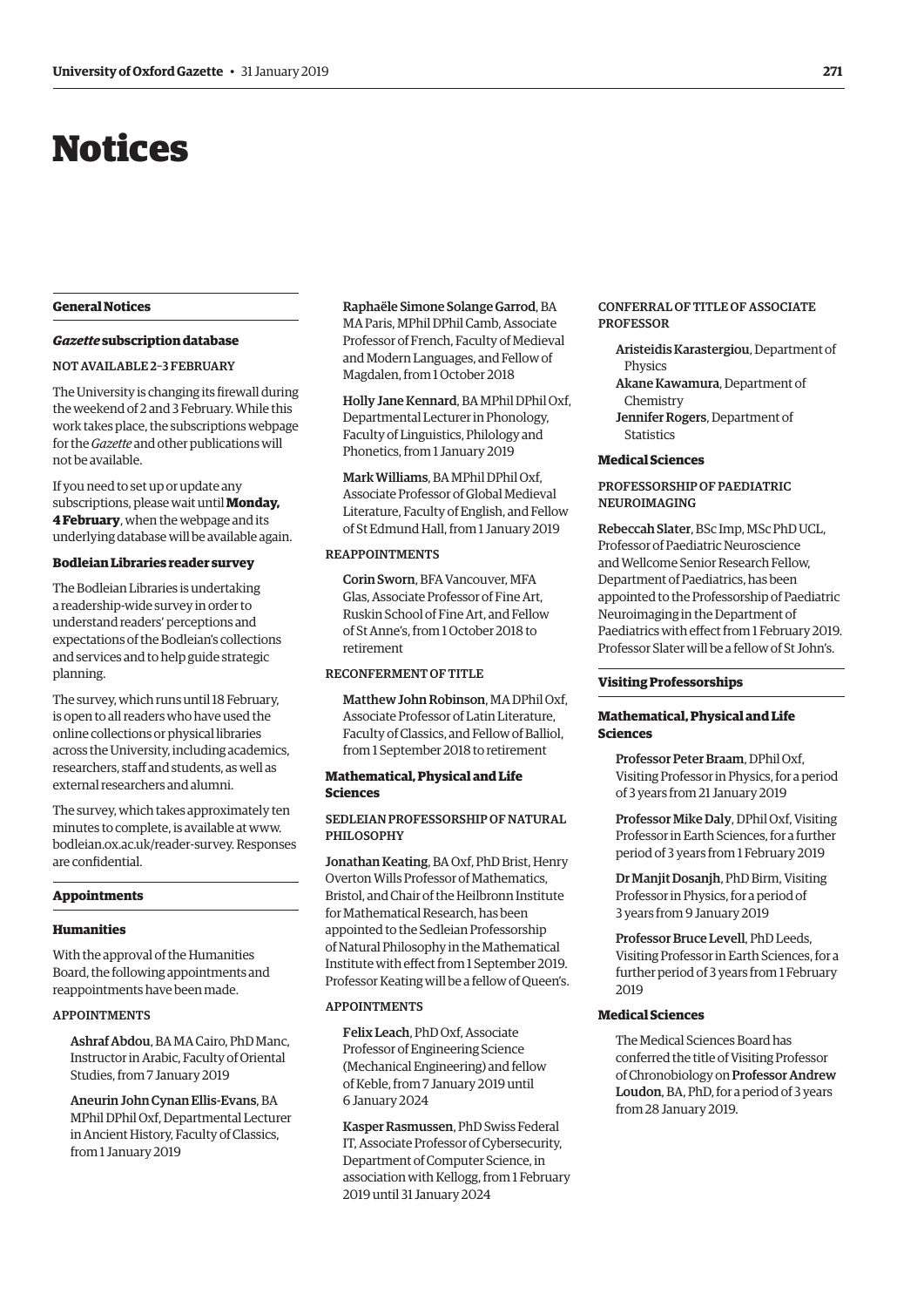# Lectures

# <span id="page-3-0"></span>**Electoral Boards**

# **Composition of Electoral Boards**

The composition of the electoral boards to the posts below, proceedings to fill which are currently in progress, is as follows:

### HOOKE PROFESSORSHIP OF EXPERIMENTAL PHYSICS

#### *Appointed by*

Professor P Grant, Vice-Chancellor<sup>1</sup> PVC, in the chair Professor A Moore Principal of St Hugh's Professor J Chalker St Hugh's Professor S Rowan Council Professor E Giacobino Council Professor D O'Brien MPLS Division Professor I Shipsey Department of Physics Professor D Lucas Department of Physics Professor D Jaksch Department of Physics

#### WYKEHAM PROFESSORSHIP OF PHYSICS

#### *Appointed by*

Professor C Bountra, Vice-Chancellor<sup>1</sup> PVC, in the chair Professor S Balbus Warden of New College Professor J Conlon New College Professor L Cugliandolo Council Professor R Durrer Council Professor D Logan MPLS Division Professor I Shipsey Department of Physics Professor J Chalker Department of Physics Professor G Salam Department of Physics Professor E Quataert Department of Physics Professor J Yeomans Department of Physics

1 Appointed by the Vice-Chancellor under the provisions of Statute IX, Sect 10 and 11.

#### **Musical and other Events**

#### **Queen's**

# WEDNESDAY ORGAN RECITALS

The following events will take place at 1.10pm on Wednesdays in the chapel. Free with retiring collection.

*6 Feb*: Laurence John

*13 Feb*: Edward Higginbottom

*20 Feb*: Rory Moules

*27 Feb*: Shaun Ward, St Laurence's, Ludlow

*6 Mar*: Loreto Aramendi, Santa Maria Basilica, San Sebastián, Spain

# EGLESFIELD MUSICAL SOCIETY SATURDAY LUNCHTIME RECITALS

The following events will take place on Saturdays at 1.30pm.

*2 Feb*: Eric McElroy, piano

*9 Feb*: Lance Mok, piano

*16 Feb*: Emma Reynolds, recorder

*23 Feb*: Will Underwood and Alex Rice, cello and piano

*2 Mar*: Jacob Clark and Rory Moules, voice and piano

# CHORAL EVENSONG WITH THE CHOIR OF THE QUEEN'S COLLEGE

Choral evensong takes place during term at 6.30pm on Wednesdays and Fridays and at 6.15pm Sundays in the chapel. Free. All welcome.

# CHOIR OF THE QUEEN'S COLLEGE HILARY TERM CONCERT

*8pm, 24 Feb, chapel*: Masterpieces of the French Baroque: Charpentier's *Messe á 4 Choeurs* conducted by Edward Higginbottom. Tickets: www.eventbrite.com/e/ masterpieces-of-the-french-baroque[charpentier-messe-a-4-choeurs-tickets-](www.eventbrite.com/e/masterpieces-of-the-french-baroque-charpentier-messe-a-4-choeurs-tickets-53594765386?aff=erelexpmlt)53594765386?aff=erelexpmlt

### **Humanities**

### **Faculty of Theology and Religion**

BAMPTON LECTURES: RETHINKING RELATIONS BETWEEN SCIENCE AND RELIGION

Professor Peter Harrison, Queensland, will deliver the 2019 Bampton Lectures on the following Tuesdays the Old Library, University Church. There will be three different lectures on each day on the following subjects, at 10am, 11.30am and 1.30pm. Sandwich lunch provided. Free. [Open to all. Registration required: www.](www.universitychurch.ox.ac.uk/content/bampton-lectures-2019) universitychurch.ox.ac.uk/content/ bampton-lectures-2019.

*12 Feb*: 'Modern myths about science and religion'

*19 Feb*: 'Science and divine purpose'

# **Mathematical, Physical and Life Sciences**

#### **Department of Chemistry**

#### PHYSICAL CHEMISTRY SEMINARS

The following seminars will take place at 2pm on Mondays in the PTCL Lecture Theatre, unless otherwise noted. All welcome. Conveners: Dr Brianna Heazlewood, Professor Mark Wilson

Dr Caroline Dessent, York *4 Feb*: tbc

Professor Andy Monkman, Durham *18 Feb*: 'How to achieve 100% efficient intersystem crossing and OLEDs without a single heavy atom in sight, the simplicity (or not) of E-type delayed fluorescence'

*RSC Award Lecture Symposium*  Professor Klaas Wynne, Glasgow; Professor Helen Fielding, UCL; Professor Petr Dohnal, Charles, Prague; Professor David Clary

*time tbc, 25 Feb*: 'Artificial biominerals and beyond: bio-inspired synthesis of nanocomposite single crystals'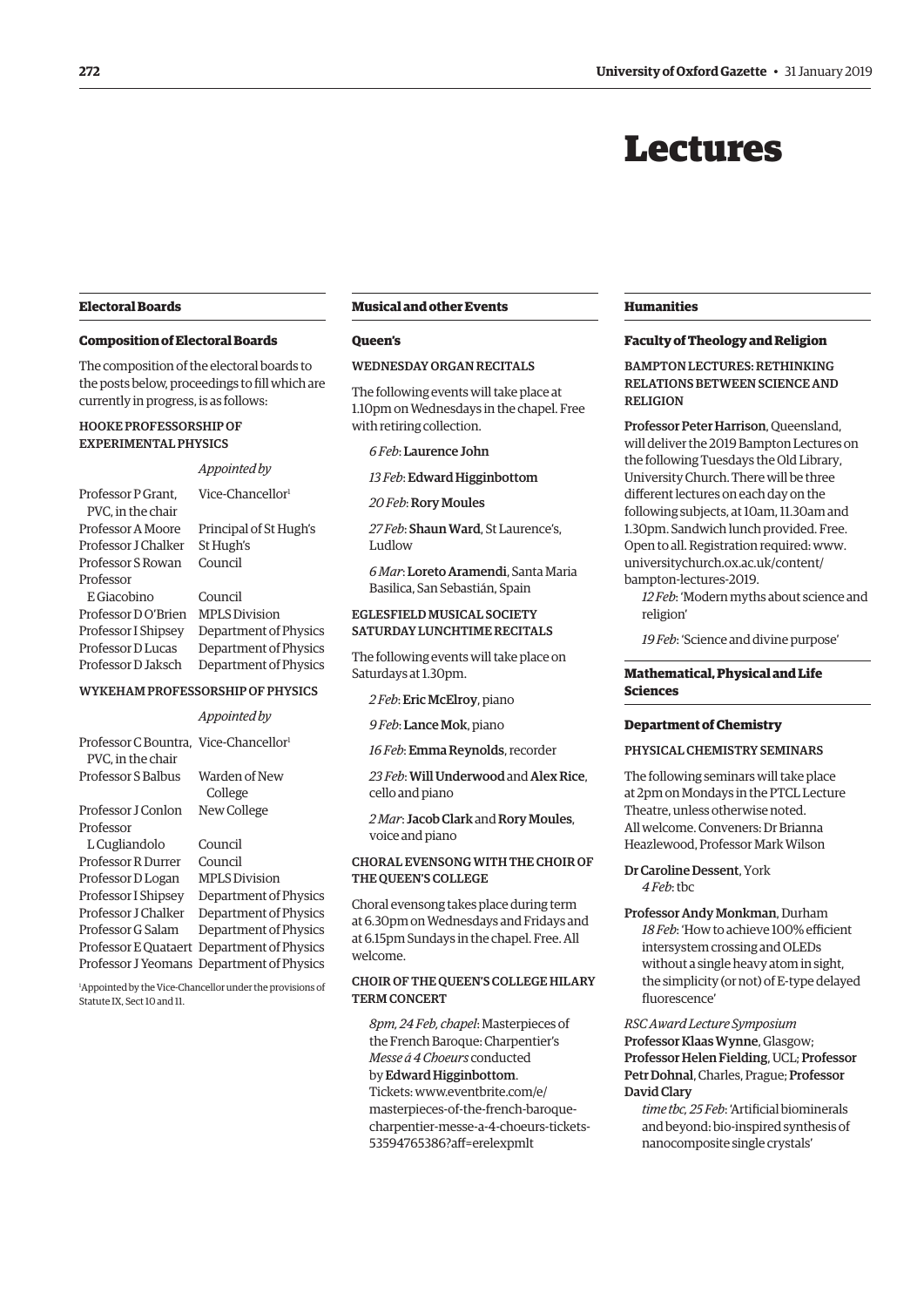# Examinations and Boards

# <span id="page-4-0"></span>SOFT MATTER, BIOMATERIALS AND INTERFACES SEMINARS

The following seminars will take place at 3pm on Tuesdays in the JSR room, PTCL. All welcome. Conveners: Dr R P A Dullens, Dr A Doostmohammadi

# Professor Knut Drescher, Max Planck

Institute, Marburg *5 Feb*: 'Bacterial collective behaviours'

Professor Christos Likos, Vienna *19 Feb*: tbc

# Professor Guillaume Charras, UCL *26 Feb*: 'Stress relaxation and buckling in epithelial monolayers'

Dr Joris Sprakel, Wageningen *5 Mar*: 'Light from within: molecular force sensors in soft matter'

# THEORETICAL CHEMISTRY SEMINARS

The following seminars will take place in the John Rowlinson Seminar Room, PTCL. All welcome.

# Dr Daniel Kattnig, Exeter. Convener:

Professor William Barford *4.15pm, 11 Feb*: 'Magnetosensitivity beyond the radical pair mechanism'

Dr Michele Ceriotti, Ecole Polytechnique Federal, Lausanne

*2.15pm, 18 Apr*: 'Atomistic machine learning between physics and data'

#### **Continuing Education**

# **Arts and Humanities Seminar**

Dr Oliver Cox will give a seminar at 5.45pm on 21 February in the Conference Room, 11 Wellington Square. More information: www.conted.ox.ac.uk/events/view/arts[and-humanities-seminar-what-next-for](www.contend.ox.ac.uk/events/view/arts-and-humanities-seminar-what-next-for-the-country-house)the-country-house.

*Subject*: 'What next for the country house?'

# **Institutes, Centres and Museums**

## **Oxford Institute of Population Ageing**

AGEING POPULATIONS: FROM CELL TO **SOCIETY** 

The following seminars will take place at 2pm on Thursdays in the Seminar Room, Oxford Institute of Population Ageing, unless otherwise noted. Convener: Professor Sarah Harper

# Dr Lynne Cox

*31 Jan*: 'Targeting cell senescence to treat organismal ageing and frailty '

#### Professor Hafiz Khan

*Fri, 8 Feb*: 'Understanding population ageing in Bangladesh and Nigeria: SITAKUND model versus HEPIQ-C model'

# Dr Sara Zella

*14 Feb*: 'Inequality and frailty in elderly people: a comparison between Eastern and Western Europe'

# Dr Christopher Davis

*28 Feb*: 'The changing characteristics and circumstances of the elderly in Russia: capabilities of birth cohorts, inequalities in health, and morbidity icebergs'

# Professor Kirsten Shepherd-Barr

*7 Mar*: 'LitHits: an Oxford Humanities digital reading innovation to combat agerelated isolation'

# **Colleges, Halls and Societies**

# **St Catherine's**

# CAMERON MACKINTOSH LECTURE

Deborah Warner, Cameron Mackintosh Visiting Professor of Contemporary Theatre, will deliver the Cameron Mackintosh Lecture at 5pm on 27 February in the Bernard Sunley Lecture Theatre. Attendees to be seated by 4.45pm. Registration [required. To enter ticket ballot: www.stcatz.](www.stcatz.ox.ac.uk/deborahwarner) ox.ac.uk/deborahwarner.

*Subject*: 'Changing directions – journeys in theatre, opera and installation'

# **Examinations for the Degree of Doctor of Philosophy**

*This content has been removed as it contains personal information protected under the Data Protection Act.*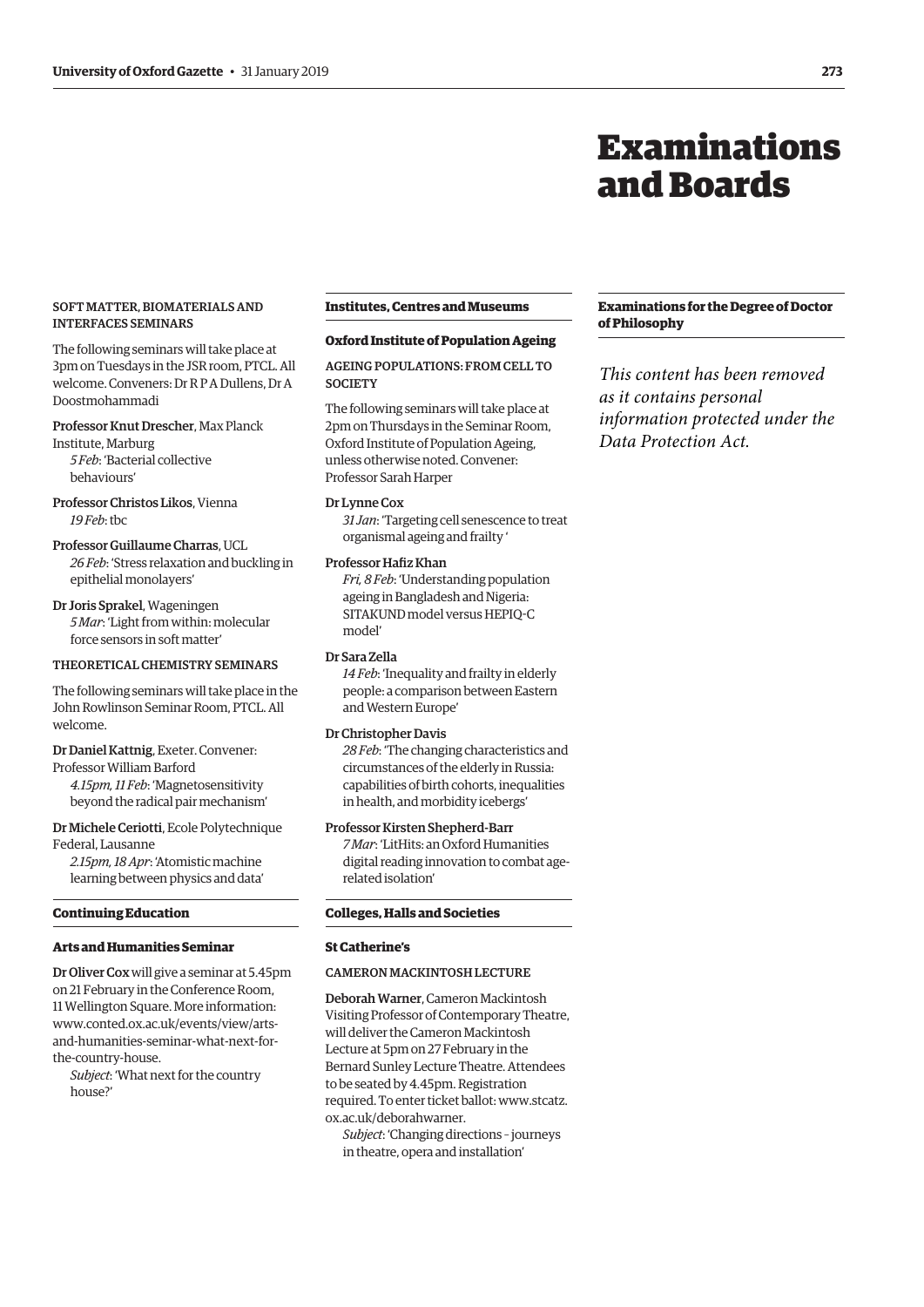*This content has been removed as it contains personal information protected under the Data Protection Act.*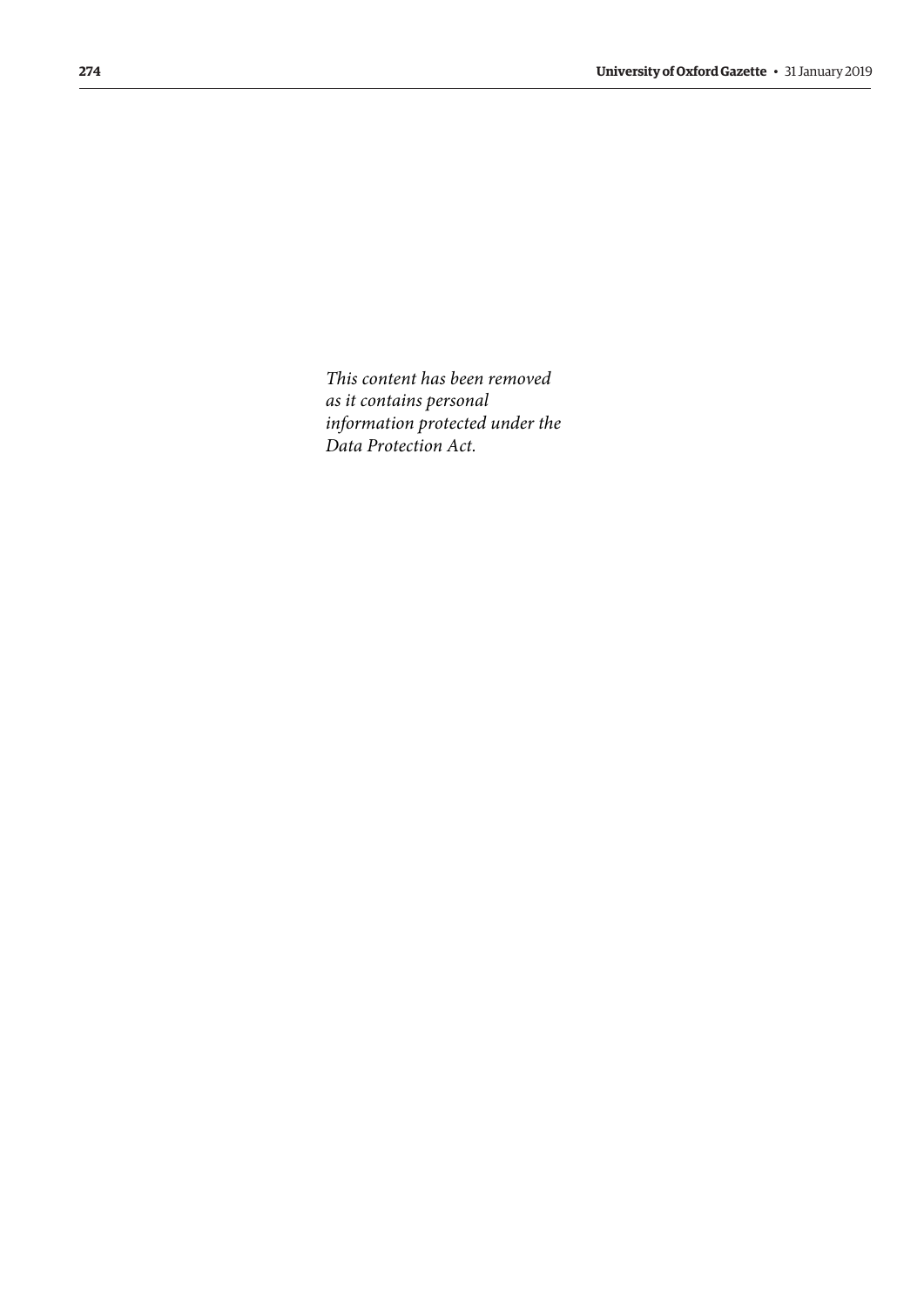# <span id="page-6-0"></span>Colleges, Halls and Societies

# **Elections**

# **Vacancies on Conference and University committees**

Nominations have been invited by **1 February**. The terms of office of all vacancies start in MT 2019. For queries please contact [tabitha.schenk@admin.ox.ac.uk.](mailto:tabitha.schenk@admin.ox.ac.uk)

# 1. VACANCIES ON CONFERENCE COMMITTEES TO BE FILLED BY CONFERENCE

The following vacancies will be filled by Conference election:

| Conference Committee      | Vacancy                            | Replacing         | Until end of |
|---------------------------|------------------------------------|-------------------|--------------|
| Conference                | Chair                              | Rick Trainor      | TT 2021      |
| <b>Steering Committee</b> | Head of House: graduate<br>college | Denise Lievesley* | TT 2022      |
| <b>Steering Committee</b> | Head of House: mixed college       | David Clary*      | TT 2022      |

# 2. VACANCIES ON UNIVERSITY AND JOINT GROUPS TO BE NOMINATED BY CONFERENCE

| Committee                                               | Vacancy       | Replacing           | Until end of |
|---------------------------------------------------------|---------------|---------------------|--------------|
| Audit and Scrutiny Committee                            | Head of House | Jonathan Phillips*  | TT 2022      |
| Committee to Review Donations                           | Head of House | <b>Martyn Percy</b> | TT 2022      |
| Finance Committee                                       | Head of House | Jonathan Michie     | TT 2022      |
| Humanities Divisional Board                             | Head of House | Jonathan Bate*      | TT 2022      |
| Joint Fees and Student Support<br><b>Advisory Group</b> | Vice-Chair    | <b>Ivor Crewe</b>   | TT 2022      |
| Joint Student Number Planning<br>Subcommittee           | Head of House | Nigel Shadbolt*     | TT 2022      |
| Joint Student Number Planning<br>Subcommittee           | Vice-Chair    | Jonathan Phillips*  | TT 2022      |
| Trusts Management Board                                 | Head of House | Vacancy             | TT 2022      |
| Sports Strategic Subcommittee                           | Head of House | Vacancy             | TT 2022      |

\*eligible for re-election

# **Obituaries**

# **St Hilda's**

Ruth Veronica Baker (*née* Sewell), 1 January 2019; 1952. Aged 85. Margaret Edna Cartwright (*née*Best), November 2018; 1942. Aged 94. Sarah Evans (*née* Roscow), 23 November 2018; 1973. Aged 63. Anna Charlotte Malcolm Harman (*née* Spicer), 29 September 2018; 1938. Aged 100. Rebecca Louise Katherine Marsland, January 2019; 2003. Aged 33. Sylvia Constance Masterman (*née* Smith), 12 November 2018; 1945. Aged 94. Catherine Frances O'Callaghan (*née* Shutt), 27 August 2018; 1953. Aged 84. Sheila Patricia Phillips (*née* Hagan), 4 January 2019; 1946. Aged 91. Anne Robiette (*née*Cropper), 26 December 2018; 1957. Aged 80.

### **Worcester**

| Peter Irving Adams, 20 December 2018;   |
|-----------------------------------------|
| 1950. Aged 89.                          |
| <b>Edward Ernest Coker. 29 November</b> |
| 2018; 1959. Aged 89.                    |
| William David Conn, 8 March 2017; 1965. |
| Aged 70.                                |
| Michael Charles King, 15 January 2019;  |
| 1953. Aged 83.                          |
| Richard Henry George Perks, 3           |

December 2018; 1943. Aged 94.

Peregrine Anthony Litton Simson,

13 December 2018; 1963. Aged 74.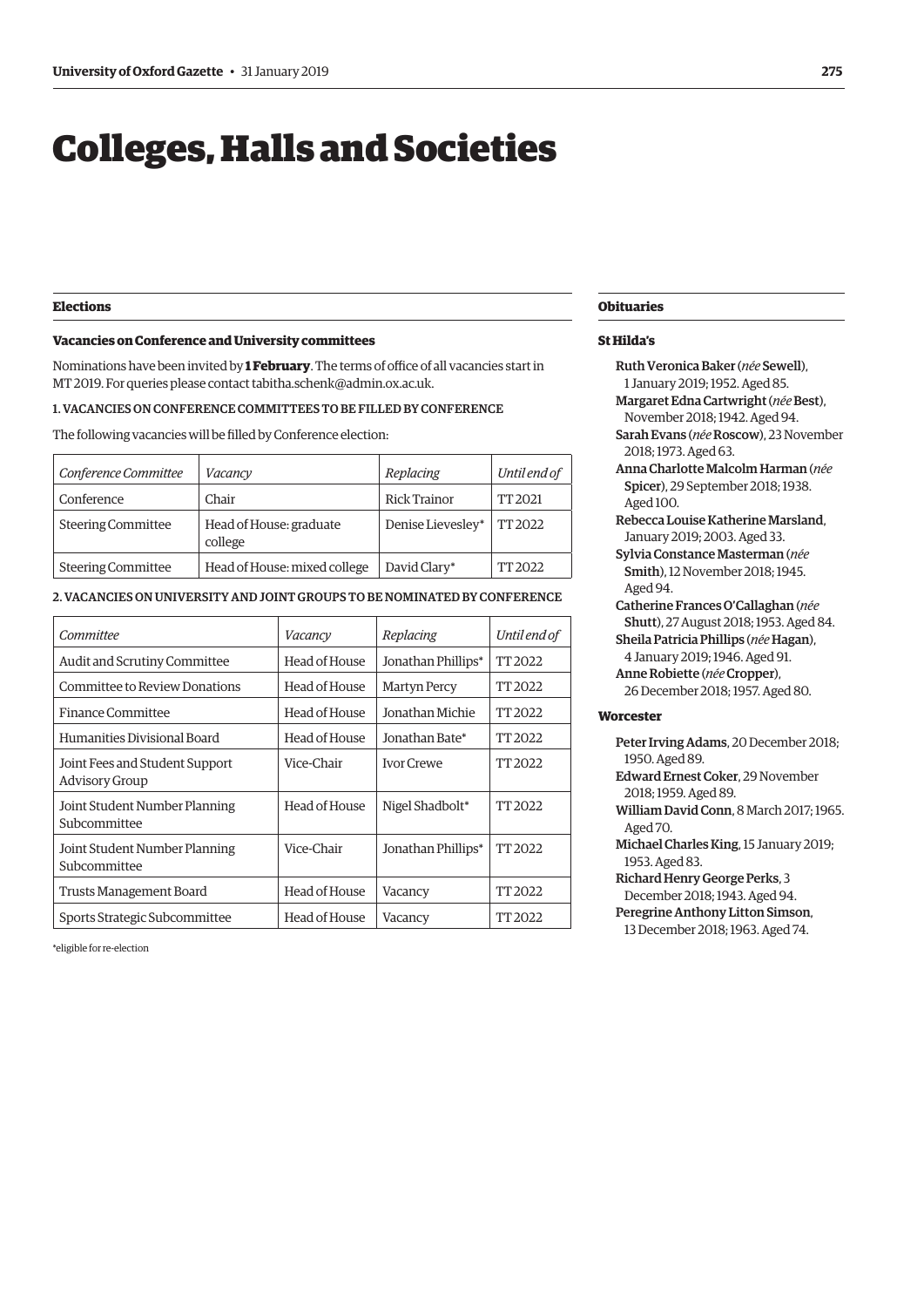# <span id="page-7-0"></span>Elections

Please note: in the lists below, the names listed are simply those of the persons currently in office, whose terms of office are now coming to a close (thereby prompting all the vacancies now advertised for election). When the start-date is abbreviated 'wie' (with immediate effect) two possible dates are indicated: if the election is uncontested, the candidate deemed elected will take up office as of the close of the nomination period (7 February); if the election is contested, the candidate elected will take up office following the close of the voting period (7 March).

| <b>Elections</b> |  |  |
|------------------|--|--|
|------------------|--|--|

### **Call for nominations**

The nomination period for the elections below will close at **4pm on 7 February**.

## **Divisional Boards**

# HUMANITIES BOARD

- One person elected by and from the members of the Faculty of Classics to hold office wie to MT 2020 [*vice* Professor Nicholas Purcell, Brasenose]
- One person elected by and from the members of the Faculty of Music to hold office wie to MT 2020 [*vice* Professor Owen Rees, Queen's]

For further information about the board, please contact the Secretary [\(lynne.hirsch@](mailto:lynne.hirsch@humanities.ox.ac.uk) [humanities.ox.ac.uk\).](mailto:lynne.hirsch@humanities.ox.ac.uk)

# MEDICAL SCIENCES BOARD

• One person from the Department of Biochemistry and the Nuffield Department of Clinical Medicine who is also a member of the Faculty of Biochemistry, the Faculty of Clinical Medicine, the Faculty of Physiological Sciences or the Faculty of Psychological Studies, elected by the members of the Faculty of Biochemistry, the Faculty of Clinical Medicine, the Faculty of Physiological Sciences and the Faculty of Psychological Studies, to hold office wie to MT 2021 [*vice* Professor Mark Sansom, Corpus Christi, Faculty of Biochemistry]

For further information about the board, please contact the Secretary [\(chris.price@](mailto:chris.price@medsci.ox.ac.uk) [medsci.ox.ac.uk\).](mailto:chris.price@medsci.ox.ac.uk)

# **Faculty Boards**

# BOARD OF THE FACULTY OF LAW

• One Official Member elected by and from all members of the faculty as per Regulation 10 of Council Regulations 19 of 2002 wie to MT 2020 [*vice* Professor Birke Häcker, Brasenose]

For further information about the board, [please contact the Secretary \(charlotte.](mailto:charlotte.vinnicombe@law.ox.ac.uk) vinnicombe@law.ox.ac.uk).

# BOARD OF THE FACULTY OF MUSIC

• One person elected by and from the members of the Faculty of Music wie to MT 2019 [vice Dr Anna Stoll-Knecht, Jesus]

For further information about the board, please contact the Secretary [\(administrator@music.ox.ac.uk\).](mailto:administrator@music.ox.ac.uk)

# **Notes**:

**Elections** 7 March

Nominations in writing for the elections on 7 March, by four members of Congregation other than the candidate, will be received by the Elections Office, at the University Offices, Wellington Square, up to **4pm on 7 February**.

At least one nomination in respect of each candidate must be made on an official [nomination form \(available on www.admin.](www.admin.ox.ac.uk/elections/forms/index.shtml) ox.ac.uk/elections/forms/index.shtml).

All candidates are asked to note the general requirements which apply to all committee members, as set out in Council Regulations 14 of 2002 (General Regulations of Council for Committees) [\(www.admin.ox.ac.uk/](http://www.admin.ox.ac.uk/statutes/regulations/519-122.shtml) [statutes/regulations/519-122.shtml\).](http://www.admin.ox.ac.uk/statutes/regulations/519-122.shtml)  Current members seeking re-election are also asked to check for specific restrictions on consecutive service. For further information, please see the eligibility and amendments to nominations sections on the General Information page of the elections website ([www.admin.ox.ac.uk/](http://www.admin.ox.ac.uk/elections/geninfo.shtml) [elections/geninfo.shtml\).](http://www.admin.ox.ac.uk/elections/geninfo.shtml)

Candidates are invited to include with their nomination forms a written statement of no more than 250 words, setting out his or her reasons for standing and qualifications for the office being sought.

In the event of a contested election, candidates' statements will be available online at [www.admin.ox.ac.uk/elections](http://www.admin.ox.ac.uk/elections)  and published in the *Gazette* dated 21 February. Voters may wish to wait until they have read these statements before returning their ballot papers. Ballot papers will be sent out to members of Congregation as soon as possible after the closing date for nominations. Completed ballot papers must be received by the Elections Office not later than **4pm on 7 March**.

If the number of nominations received by the closing date is no more than sufficient to fill the vacancies, the candidates nominated shall be deemed to be duly elected as of the close of the nomination period on 7 February. When required, places will be allocated according to academic standing, as defined in Council Regulations 22 of 2002, Part 2: Academic Precedence and Standing, made by Council on 26 June 2002.

If the number of nominations received by the closing date is less than sufficient to fill the vacancies, those candidates nominated will be deemed elected unopposed, and the remaining vacancies will lapse, in which case, in accordance with the regulations, the places must remain vacant until appointments are made jointly by the Vice-Chancellor and Proctors.

For further information, please contact the Elections Officer [\(shirley.mulvihill@admin.](mailto:shirley.mulvihill@admin.ox.ac.uk) [ox.ac.uk\).](mailto:shirley.mulvihill@admin.ox.ac.uk)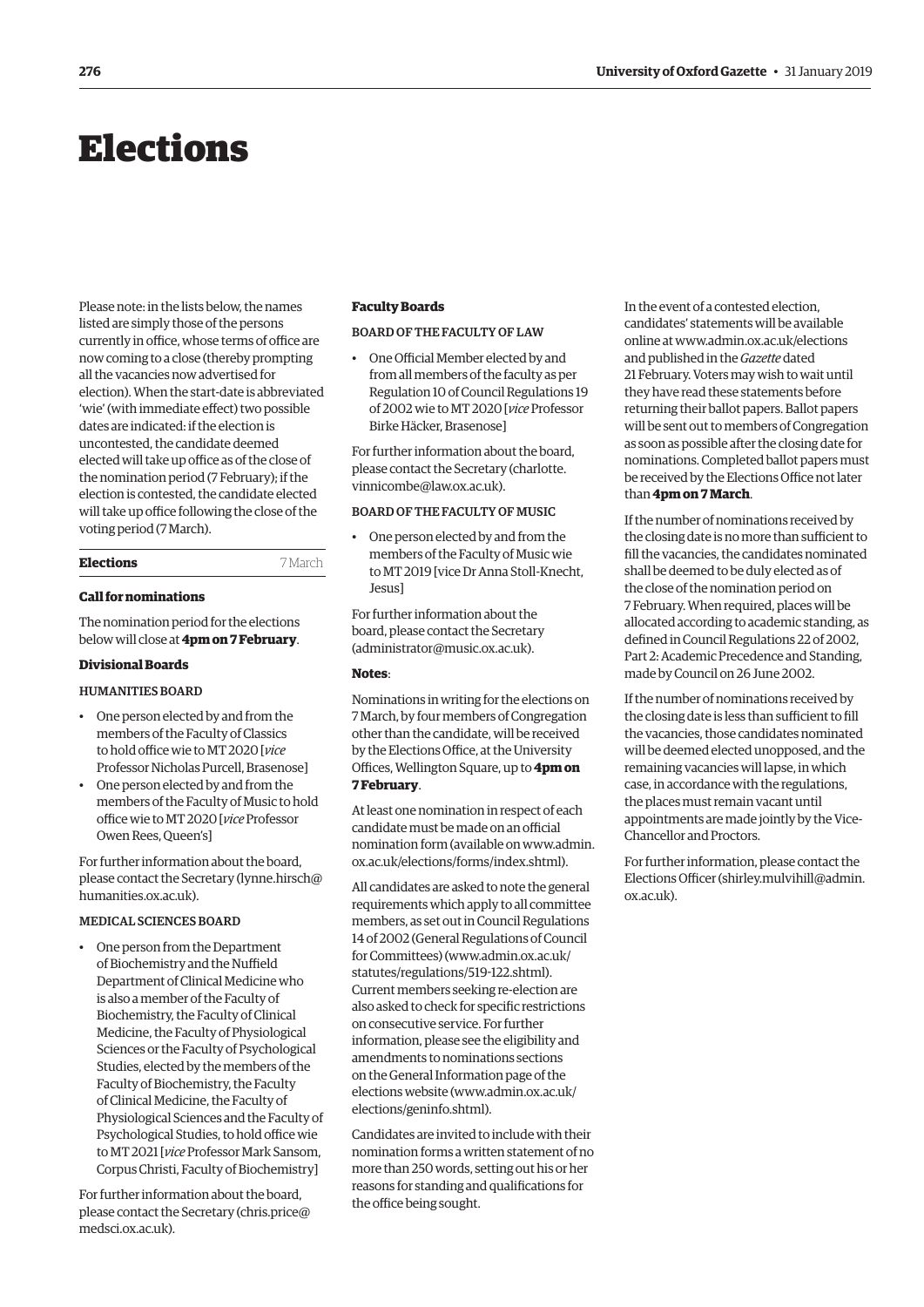# <span id="page-8-0"></span>Advertisements

#### **Advertising enquiries**

*Email*: [gazette.ads@admin.ox.ac.uk](mailto:gazette.ads@admin.ox.ac.uk) *Telephone*: 01865 (2)80548 *Web*[: https://gazette.web.ox.ac.uk/classified](https://gazette.web.ox.ac.uk/classified-advertising-gazette)advertising-gazette

# **Deadline**

Advertisements are to be received by **noon on Wednesday** of the week before publication (ie eight days before publication). Advertisements must be submitted online.

#### **Charges**

Commercial advertisers: £30 per insertion of up to 70 words, or £60 per insertion of 71–150 words.

Private advertisers: £20 per insertion of up to 70 words, or £40 per insertion of 71–150 words.

See our website for examples of whether an advertisement is considered commercial [or private: https://gazette.web.ox.ac.uk/](https://gazette.web.ox.ac.uk/classified-advertising-gazette) classified-advertising-gazette.

#### **Online submission and payment**

Advertisements must be submitted and paid for online, using a credit card or debit card, through a secure website. For details, [see https://gazette.web.ox.ac.uk/classified](https://gazette.web.ox.ac.uk/classified-advertising-gazette)advertising-gazette.

# **Extracts from the terms and conditions of acceptance of advertisements**

#### *General*

1. Advertisements are accepted for publication at the discretion of the editor of the *Gazette*.

*Note*. When an advertisement is received online, an acknowledgement will be emailed automatically to the email address provided by the advertiser. The sending of this acknowledgement does not constitute an acceptance of the advertisement or an undertaking to publish the advertisement in the *Gazette*.

2. The right of the *Gazette* to edit an advertisement, in particular to abridge when necessary, is reserved.

3. Advertisements must be accompanied by the correct payment, and must be received by the deadline stated above. *No refund can be made for cancellation after the acceptance of advertisements*.

4. Once an advertisement has been submitted for publication, no change to the text can be accepted.

5. Voucher copies or cuttings cannot be supplied.

#### *Charges*

6. Two separate charging arrangements will apply, for commercial and private advertisers. The rates applicable at any time will be published regularly in the *Gazette*, and may be obtained upon enquiry. The rates, and guidance on applicability of each rate, are also available online.

The editor's decision regarding applicability of these rates to an individual advertiser will be final.

#### *Disclaimer*

**7. The University of Oxford and Oxford University Press accept no responsibility for the content of any advertisement published in the** *Gazette***. Readers should note that the inclusion of any advertisement in no way implies approval or recommendation of either the terms of any offer contained in it or of the advertiser by the University of Oxford or Oxford University Press.**

#### *Advertisers' Warranty and Indemnity*

**13. The advertiser warrants:**

**(i) Not to discriminate against any respondents to an advertisement published in the** *Gazette* **on the basis of their gender, sexual orientation, marital or civil partner status, gender reassignment, race, religion or belief, colour, nationality, ethnic or national origin, disability or age, or pregnancy.**

(ii) That the advertisement does not contravene any current legislation, rules, regulations or applicable codes of practice.

(iii) That it is not in any way illegal or defamatory or a breach of copyright or an infringement of any other person's intellectual property or other rights.

*You are advised to view our full Terms and Conditions of acceptance of advertisements. Submission of an advertisement implies acceptance of our terms and conditions, which may be found at https://gazette.web.ox.ac. [uk/classified-advertising-gazette](https://gazette.web.ox.ac.uk/classified-advertising-gazette), and may also be obtained on application to Gazette Advertisements, Public Affairs Directorate, University Offices, Wellington Square, Oxford OX1 2JD.*

# **Miscellaneous**

**The Anchor pub**, dining rooms and terrace – close to Jericho. We serve simple, honest, fresh food with daily changing seasonal specials, an extensive wine list and great beer. Our 2 private dining rooms can seat 14 and 16 and are available for meetings or dinner parties. We are open 9am–11pm Mon–Fri and 8am–11pm Sat and Sun. 2 Hayfield Rd, Oxford OX2 6TT. Tel: [01865 510282. Web: www.theanchoroxford.](www.theanchoroxford.com) com.

**Stone Pine Design** card publisher specialising in wood engraving, linocuts and Oxfordshire. Beautifully produced, carefully selected designs by internationally renowned artists. Web: [www.stonepinedesign.co.uk.](http://www.stonepinedesign.co.uk)

**St Giles' Parish Rooms for hire**. Ideally located close to the city centre at 10 Woodstock Rd OX2 6HT. There is a main hall and a meeting room that can be hired together or separately, and full kitchen facilities. For enquiries regarding availability and to arrange a site visit, contact Meg Peacock, Benefice [Manager: 07776 588712 or sgsm.benefice.](mailto:sgsm.benefice.manager@gmail.com) manager@gmail.com.

# **Groups and societies**

# **The Oxford University Newcomers' Club**

at the University Club, 11 Mansfield Rd, OX1 3SZ, welcomes the wives, husbands or partners of visiting scholars, of graduate students and of newly appointed academic and administrative members of the University. We offer help, advice, information and the opportunity to meet others socially. Informal coffee mornings are held in the club every Wednesday 10.30am–noon (excluding the Christmas vacation). Newcomers with children (aged 0–4) meet every Fri in term 10.15am–11.45am. We have a large programme of events including tours of colleges, museums and other places of interest. Other term-time activities include a book group, informal conversation group, garden group, antiques group, an opportunity to explore Oxfordshire and an Opportunities in Oxford group. Visit our website: [www.newcomers.ox.ac.uk.](http://www.newcomers.ox.ac.uk) 

**Oxford Research Staff Society** (OxRSS) is run by and for Oxford research staff. It provides researchers with social and professional networking opportunities, and a voice in University decisions that affect them. Membership is free and automatic for all research staff employed by the University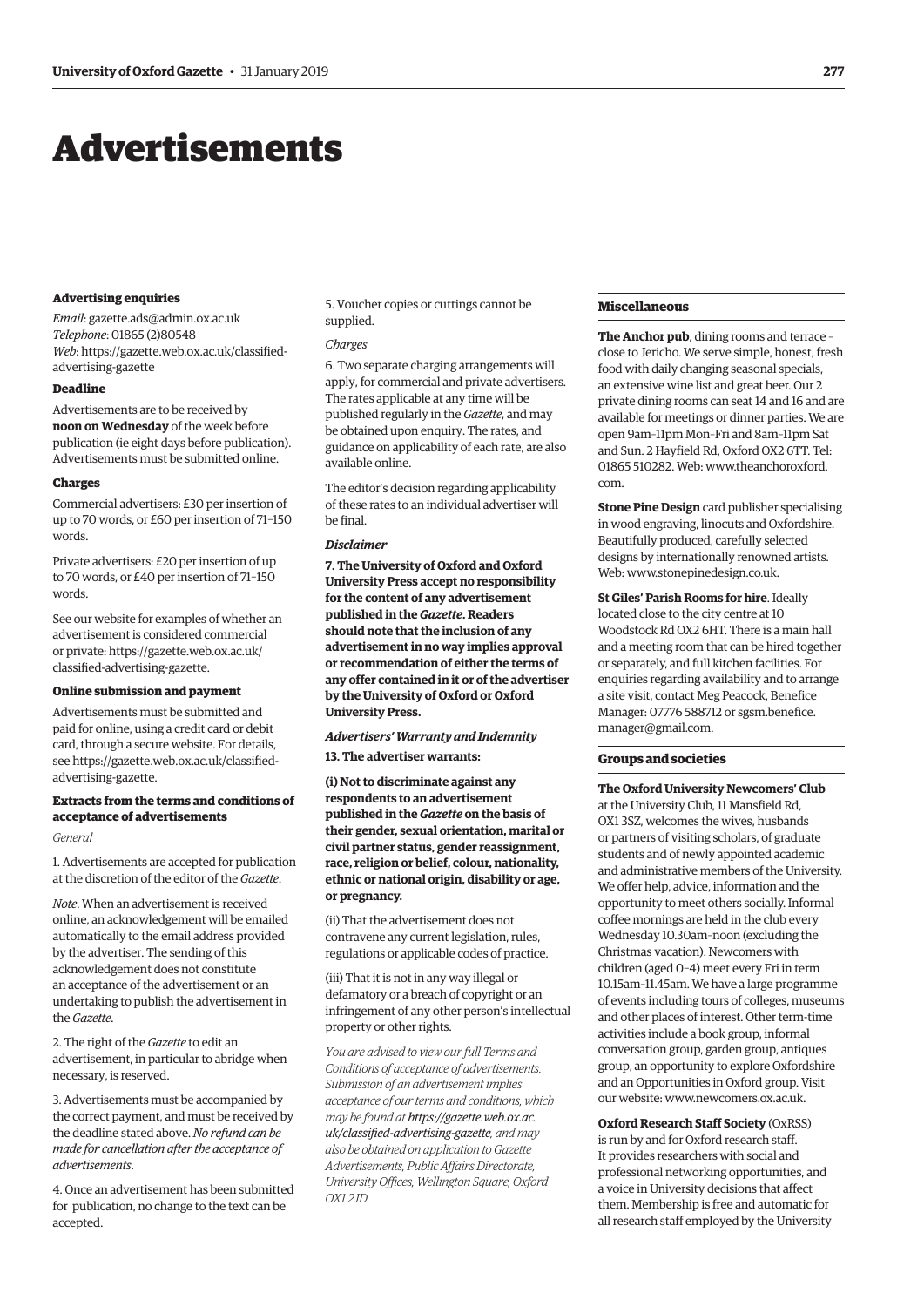of Oxford. For more information and to keep up to date, see: web: [www.oxrss.ox.ac.uk;](http://www.oxrss.ox.ac.uk)  Facebook: [http://fb.me/oxrss; Tw](http://fb.me/oxrss)itter: @ [ResStaffOxford; mailing list: researchstaff](mailto:researchstaff-subscribe@maillist.ox.ac.uk)subscribe@maillist.ox.ac.uk.

# **Restoration and Conservation of Antique Furniture**

**John Hulme** undertakes all aspects of restoration. 30 years' experience. Collection and delivery. For free advice, telephone or write to the Workshop, 11A High St, Chipping Norton, Oxon, OX7 5AD. Tel: 01608 641692.

# **Sell your unwanted books**

**Sell your unwanted books** at competitive prices. If you need extra space or are clearing college rooms, a home or an office, we would be keen to quote for books and CDs. Rare items and collections of 75 or more wanted if in VG condition; academic and non-academic subjects. We can view and collect. Contact Graham Nelson at History Bookshop Ltd on 01451 821660 or [sales@historybookshop.com.](mailto:sales@historybookshop.com)

# **Antiques bought and sold**

**Wanted and for sale** – quality antiques such as furniture, fire guards, grates and related items, silver, pictures, china and objets d'art. Please contact Greenway Antiques of Witney, 90 Corn Street, Witney OX28 6BU on 01993 705026 or 07831 585014 or email [jean\\_greenway@hotmail.com.](mailto:jean_greenway@hotmail.com)

# **Services Offered**

**Big or small, we ship it all**. Plus free pick up anywhere in Oxford. Also full printing services available (both online and serviced), 24 hour photocopying, private mailing addresses, fax bureau, mailing services and much more. Contact or visit Mail Boxes Etc, 266 Banbury Rd, Oxford. Tel: 01865 514655. Fax: 01865 514656. Email: [staff@mbesummertown.co.uk.](mailto:staff@mbesummertown.co.uk)  Also at 94 London Rd, Oxford. Tel: 01865 [741729. Fax: 01865 742431. Email: staff@](mailto:staff@mbeheadington.co.uk) mbeheadington.co.uk.

**Airport transfer/chauffeur service**. If you are looking for a reliable and experienced transfer service I would be happy to discuss your needs. Last year I handled 328 airport transfers successfully and I have over 20 years' experience. Account customers welcome and all major credit cards accepted. Comfortable and reliable Heathrow service. Contact Tim Middleton. Tel: 07751 808763 or email: [timothy.middleton2@btopenworld.com.](mailto:timothy.middleton2@btopenworld.com)

#### **Independent Pensions and Financial**

**Advice**. Austin Chapel Independent Financial Advisers LLP provide bespoke pensions and financial advice to staff working for the University of Oxford. We provide Annual Allowance and Lifetime Allowance pension

tax mitigation advice and calculations. In addition, we can provide projections of future pension benefits to ensure your retirement plans are on course to meet your retirement income requirements. We also offer an independent investment review service to help ensure that your investment portfolio still meets your current attitude to risk and is tax efficient. The initial meeting can be held at your workplace, home or our central Oxford offices. There is no cost for the initial meeting. For more information contact Gary [O'Neill on 01865 304094 or email gary.oneill@](mailto:gary.oneill@austinchapel.co.uk) austinchapel.co.uk.

**Hope Services** is a family-run typesetting company established more than 35 years ago. Based in the heart of Oxfordshire, we specialise in the styling and production of published material. We regularly work on all types of publications including early learning teaching titles; single-author, first-time novels and novellas; academic law books and journals; and social, financial and technical reports. We would be happy to discuss and develop your ideas, and provide you with an individual quote. Please feel free to contact us at Hope Services (Abingdon) Ltd. Tel: 01235 530439. Web: [www.hopeservices.co.uk. Em](http://www.hopeservices.co.uk)ail: [mark.harvey@hopeservices.co.uk.](mailto:mark.harvey@hopeservices.co.uk)

# **Houses to Let**

**Bright fully furnished house** with garden and 2 double bedrooms available to let on a short- or long-term basis. Ideal for academic visitors, visiting friends or family. Moments from the vibrant Cowley Rd, and just a 10-min walk to Oxford city centre. Open-plan living/ dining area; modern kitchen and bathroom; enclosed private garden with lawn, decking and outdoor seating. Fast Wi-Fi. Bills included. Email [jamie.vicary@cs.ox.ac.uk for](mailto:jamie.vicary@cs.ox.ac.uk) more information.

# **Flats to let**

**Cowley Road/St Clement's**: available Apr. Large, modernised flat (unfurnished), within 4 mins' walk of Magdalen Bridge; 3 bedrooms, large sitting room, separate dining room, fully fitted kitchen, bathroom, shower room and separate toilet. Off-peak central heating, double glazed throughout. £1,025 pcm; no deposit. Email [cuckoopens@aol.com or](mailto:cuckoopens@aol.com) tel 07469 920505.

#### **Accommodation Offered**

**Visiting academics welcomed** as paying guests for short or long stays in comfortable home of retired academic couple. Situated in quiet, leafy close in north Oxford within easy distance of main University buildings, town centre, river, shops and restaurants. Rooms have free TV, Wi-Fi, refrigerator, microwave, kettle, tea, coffee, central heating. Linen, cleaning, breakfast all included in the very moderate terms. Email: [DVL23@me.com.](mailto:DVL23@me.com)

**scottfraser** – market leaders for quality Oxfordshire property. Selling, letting, buying, renting, investing – we are here to help. Visit [www.scottfraser.co.uk for](http://www.scottfraser.co.uk) more information or call: Headington sales: 01865 759500; Summertown sales: 01865 553900; East Oxford sales: 01865 244666; Witney sales: 01993 705507; Headington lettings: 01865 761111; Summertown lettings: 01865 554577; East Oxford and student lettings: 01865 244666; Witney lettings: 01993 777909.

**Single furnished room** of good size to let in family house in Sandhills (Headington), OX3. The let is Mon–Fri only, and term-time only could be considered. 7 mins' walk to Thornhill Park and Ride for buses into Oxford or to London/airports. £350 pm, all bills included. Must be non-smoker. The household currently comprises the owner (who works for the University), her son and two cats. Please contact [jane.richmond@pmb.ox.ac.uk.](mailto:jane.richmond@pmb.ox.ac.uk)

# **Accommodation Sought**

# *University Accommodation Office*

Landlords – do you have a spare room, flat or house to let? Oxford University Accommodation Office seeks all types of short- and long-term accommodation for students, academic visitors, postdocs and members of the University. Our Studentpad software allows landlords to quickly advertise properties online, amend details and upload photos. See: www.admin. [ox.ac.uk/accommodation/landlord. For](www.admin.ox.ac.uk/accommodation/landlord)  information: 01865 280923.

**Neuroscience DPhil student**, soon to be postdoc, seeking room/studio to rent in Jericho/Summertown area. Very quiet and tidy, would like to find somewhere similar. Email: [lucy.a.mcd@gmail.com.](mailto:lucy.a.mcd@gmail.com)

# **Self-catering Apartments**

**Visiting Oxford?** Studio, 1-, 2- and 3-bed properties conveniently located for various colleges and University departments. Available from 1 week to several months. Apartments are serviced, with linen provided and all bills included. Details, location maps and photos can be found on our website at [www.](http://www.shortletspace.co.uk) [shortletspace.co.uk. Co](http://www.shortletspace.co.uk)ntact us by email on [stay@shortletspace.co.uk or](mailto:stay@shortletspace.co.uk) call us on 01993 811711.

**Shortlet studios** for singles or couples needing clean, quiet self-catering accommodation for weeks or months. Handy for High St (town, colleges), Cowley Rd (shops, restaurants), University sportsground (gym, pool), Oxford Brookes campuses, buses (London, airports, hospitals). Modern, selfcontained, fully furnished including cooking and laundry facilities, en-suite bathroom,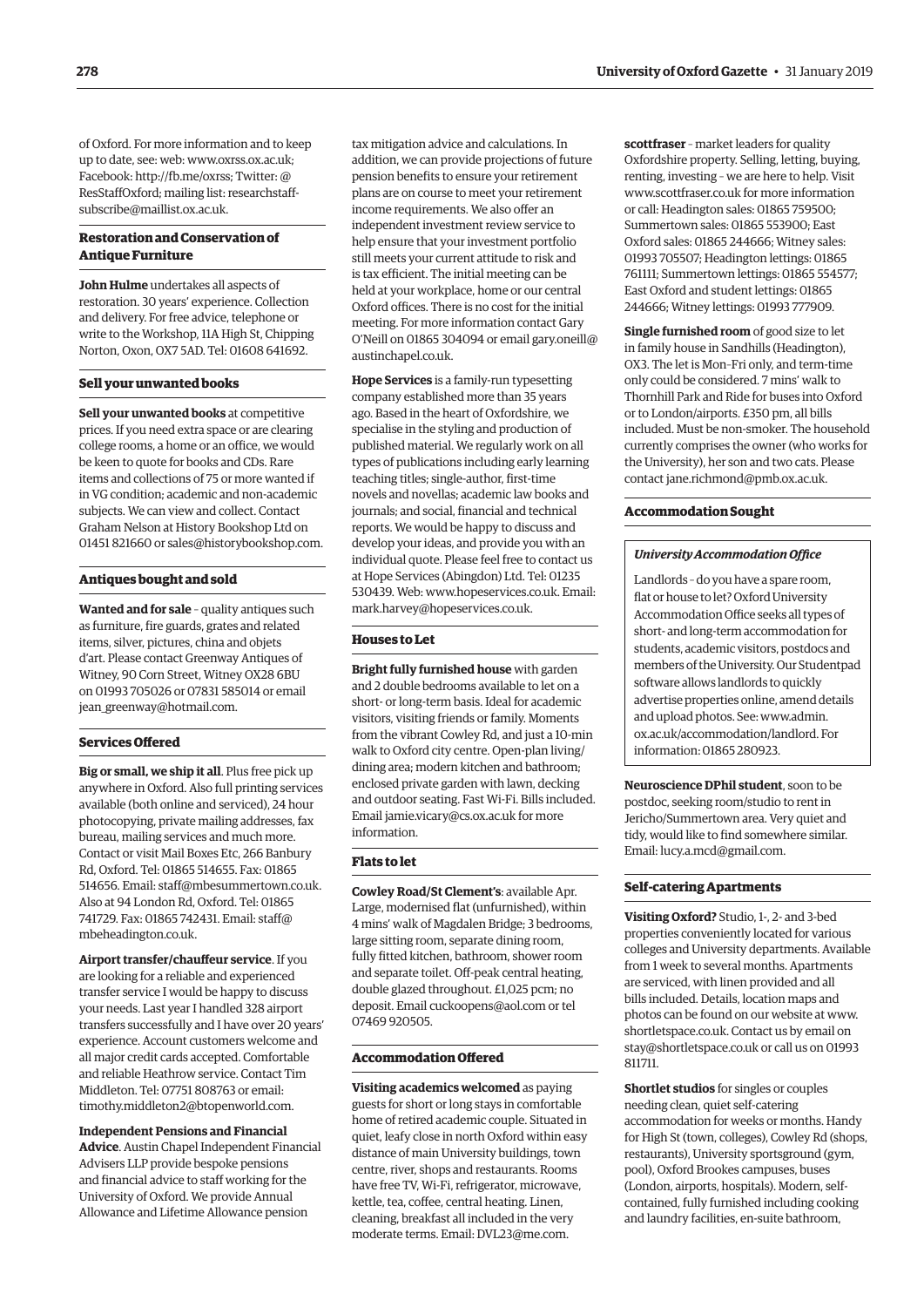<span id="page-10-0"></span>Wi-Fi broadband, TV/DVD/CD, central heating, cleaning and fresh linen weekly. Off-road parking for cars and bikes. Taxes and all bills [included. Enquiries: stay@oxfordbythemonth.](mailto:stay@oxfordbythemonth.com) com.

#### **Looking for 5-star serviced accommodation**

right in the heart of the city? Swailes Suites offer city centre, award-winning maisonettes and apartments providing that 'home from home' feel that will help you get the most out of your stay. The Swailes Suites 'easy in, easy out' flexible booking arrangements, from 3 days to 6 months, together with good transport links make arrival and departure hassle-free. Check out our website at [www.](http://www.swailessuites.co.uk) [swailessuites.co.uk, co](http://www.swailessuites.co.uk)ntact Debbie on 01865 318547 or email [debbie@nops.co.uk. Of](mailto:debbie@nops.co.uk)fice established more than 25 years in 47 Walton Street, Jericho, OX2 6AD.

#### **Affordable serviced accommodation**

from £70 a night. Luxury apartments and houses within a short walk to the centre of Oxford suitable for singles, couples, families, professionals. Bills, taxes, internet, linen, housekeeping, self-check-in, cooking facilities, TV, heating, private parking (at some locations), private bathroom included. Stays from 2 days upwards with discounts for long-term bookings. Over 40 years of [property letting experience. Enquiries: info@](mailto:info@sleepandstayoxford.com) sleepandstayoxford.com.

# **Holiday Lets**

**Cornwall cottage** and restored chapel in quiet hamlet on South West Coast Path within 100m of the sea and minutes from Caerhays and Heligan. Each property sleeps 6. Comfortably furnished, c/h, wood burner and broadband. Ideal for reading, writing, painting, walking, bathing, bird watching. Beautiful beach perfect for bucket and spade family holidays. Short winter breaks available from £250. Tel: 01865 558503 or 07917 864113. Email: [gabriel.amherst@btconnect.com. Se](mailto:gabriel.amherst@btconnect.com)e: [www.](http://www.cornwallcornwall.com) [cornwallcornwall.com.](http://www.cornwallcornwall.com)

**Choose from over 11,000 holiday villas**

and apartments in Spain with Clickstay. We make it easy for you to make the perfect choice with our verified renter reviews and a dedicated customer services team. You can choose from modern apartments in Mallorca to whitewashed traditional fincas in Tenerife from just £73 pw! Many of our rental properties have private pools, sea views and large gardens with BBQ facilities. See: [www.](http://www.clickstay.com/spain) [clickstay.com/spain.](http://www.clickstay.com/spain)

# **Property for Sale**

**Mosaics, Oxford** – an exciting new development and demonstrator NHS Healthy New Town – within easy reach of the city and Headington via networks of cycle routes and public transport. Stylish and architecturally elegant properties: from 1-bedroom modern apartments to spacious detached family houses. Show apartment and home open daily 10am–5.30pm. Help to Buy available. Contact Savills: 01865 269010. For more information see: [http://mosaicsoxford.co.uk.](http://mosaicsoxford.co.uk)

# **Notifications** of Prizes, Grants and Funding

Please refer to the website, or contact the email address shown, for further details of the awards below.

Students of the University should refer to the Student Funding website for advice [on fees and funding at www.ox.ac.uk/](www.ox.ac.uk/feesandfunding) feesandfunding.

# **Medical Sciences Division: Peter Beaconsfield Prize in Physiological Sciences**

Medical Sciences Division; Peter Beaconsfield Prize in Physiological Sciences; open to postgraduate students in the Departments of Physiology, Anatomy and Genetics, Pharmacology, Pathology, Biochemistry or Experimental Psychology who have applied for transfer to DPhil status in 12 months preceding closing date; to reward young researchers capable of escaping from stereotype of narrow specialisation, and who display a wider grasp of the significance and potential applicability of their research; £1,000 and £500; 30 April; https://weblearn.ox.ac.uk/ [portal/hierarchy/medsci/department/grad\\_](https://weblearn.ox.ac.uk/portal/hierarchy/medsci/department/grad_school/page/home) school/page/home (in 'Financial Matters' section)

# **Oxford Travel Abroad Bursaries**

Oxford Travel Abroad Bursaries; open to Oxford undergraduate and postgraduate students to travel to a foreign country for any activity related to their current programme of study; up to £1,000; noon, 22 February; www.ox.ac.uk/students/ [fees-funding/international/scholarships](www.ox.ac.uk/students/fees-funding/international/scholarships-exchanges/OTAB)exchanges/OTAB